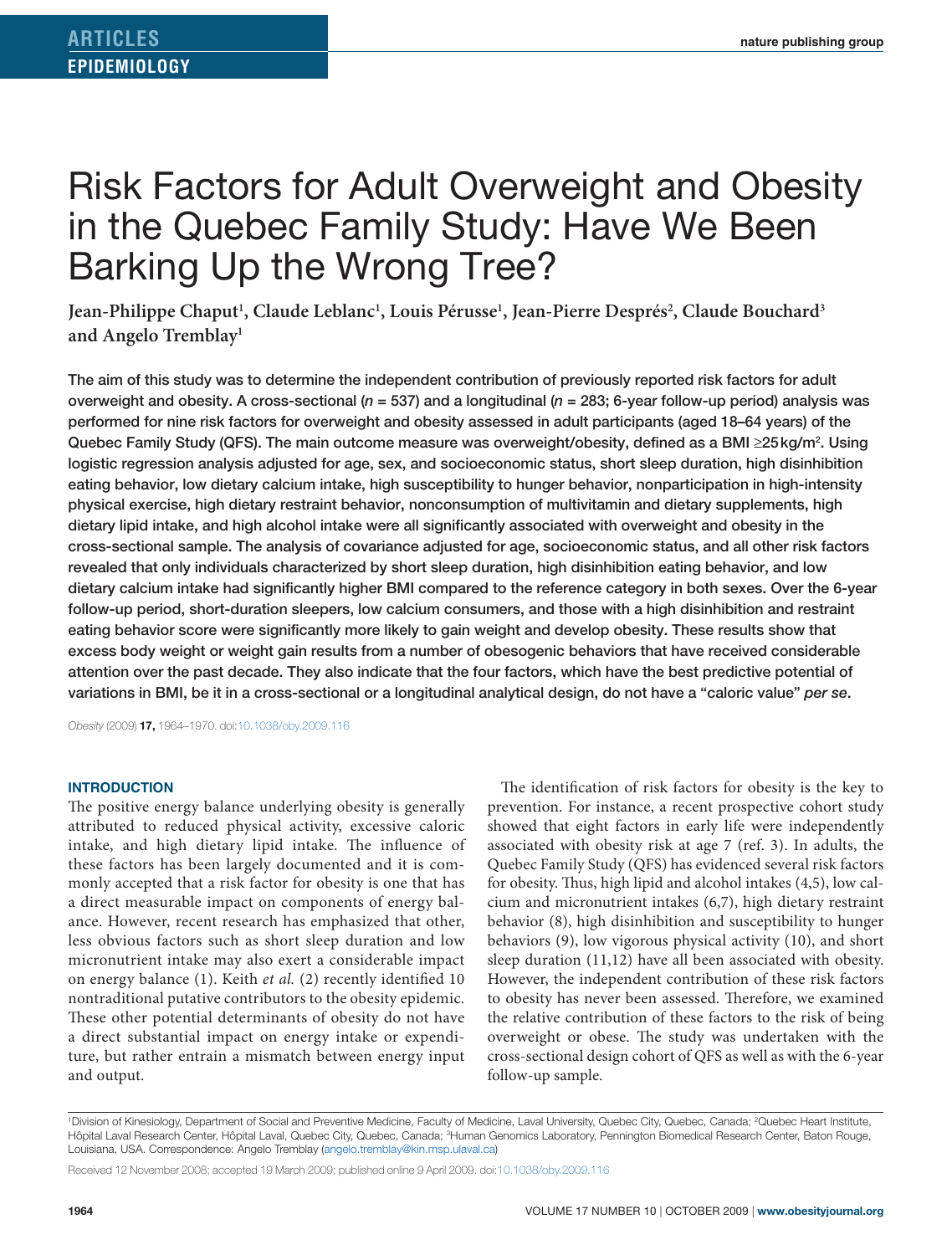### **Methods And Procedures**

### **Subjects**

The QFS was initiated at Laval University, Quebec City, in 1978 (ref. 13). The primary objective of this study was to investigate the role of genetics in the etiology of obesity, fitness, and cardiovascular and diabetes risk factors. In phase 1 of the study (1978–1981), a total of 1,650 individuals from 375 families were recruited and measured. Recruitment was conducted irrespective of body weight during phase 1, which resulted in a cohort with a wide range of BMI (in  $\text{kg/m}^2$ ), 13.8–64.9. In phases 2 (1989–1994) and 3 (1995–2001), 100 families from phase 1 were retested, and an additional 123 families with at least one parent and one offspring with a BMI of ≥32 were added to the cohort. These white two-parent families were recruited through the media and were all French Canadians from the greater Quebec City area. The present analyses are based on participants in phases 2 and 3. Individuals who were between 18 and 64 years of age were selected for cross-sectional analyses (230 men and 307 women). Furthermore, 121 men and 162 women on whom follow-up data were available were retained for prospective analyses (mean duration of follow-up:  $6.0 \pm 0.9$  years). Additional inclusion criteria were: (i) nonsmoker; (ii) not pregnant; (iii) stable body weight  $(\pm 2 \text{ kg})$  over the 6 months preceding testing; and (iv) no metabolic disease (e.g., diabetes, hypertension) or no medication that could interfere with the outcome variable. In addition, subjects with missing data on one or more of the variables investigated in one of the two testing sessions were excluded. All subjects provided written informed consent to participate in the study. The project was approved by the Medical Ethics Committee of Laval University.

### **Anthropometric variables**

Height was measured to the nearest 0.1cm using a standard stadiometer, and body weight was measured to the nearest 0.1kg using a digital panel indicator scale (Model 610/612; Beckman Industrial, Scotland, UK). BMI was calculated as body weight divided by height squared (kg/m<sup>2</sup>). These anthropometric measurements were performed according to standardized procedures recommended at the Airlie Conference (14). The main outcome measure was overweight/obesity, defined as a BMI ≥25 $kg/m<sup>2</sup>$ .

### **Potential risk factors**

The aim of this article was not to explore all the potential risk factors for overweight and obesity in the QFS but rather to gather environmental risk factors that were previously found to be significantly associated with overweight/obesity in the QFS and to look at their independent effects. We thus included nine risk factors on the basis of previously reported associations with overweight and obesity by our research group (4–12). Lipid, alcohol, and calcium intake were evaluated with a 3-day food record, including 2 week days and 1 weekend day. Participants were shown how to complete this record by a dietician who provided instruction about measuring the quantities of ingested foods. This method of dietary assessment has been shown to provide a reliable measure of diet in this population (15). Mean daily intake was estimated by a dietician using the computerized version of the Canadian Nutrient File (16). In addition, a questionnaire was used to gather dietary information. One of the questions of interest for this study was as follows: "Do you consume vitamin/dietary supplements?" Because this was the only question asked to record the participants' supplement consumption habits, the dose and the type of vitamins and/or dietary supplements cannot be addressed in this study. Eating behavior traits (cognitive dietary restraint (intent to control food intake), disinhibition (overconsumption of food in response to cognitive or emotional cues), and susceptibility to hunger (food intake in response to feelings and perceptions of hunger)) were assessed using the Three-Factor Eating Questionnaire (17), as validated for the French population (18). The Three-Factor Eating Questionnaire has been shown to have acceptable reliability and validity (17,19). Daily physical activity level and pattern were evaluated with a 3-day physical activity diary, as previously described (20). Briefly, subjects recorded the energy expenditure level for each 15-min period over 24h based on activities classified on a 1–9 scale, 1 corresponding to activities of very low energy expenditure such as sleeping and 9 to activities of very high energy expenditure such as running. Participation in high-intensity physical exercise was estimated as the number of periods graded 8 and 9 over the 3 days and was used for statistical analyses. The reliability and the validity of the record have been previously reported (20). Finally, the number of hours of sleep was assessed through a question inserted in a self-administered questionnaire. The question formulation was: "On average, how many hours do you sleep a day?" Besides, the socioeconomic status of participants was obtained via a self-reported questionnaire. Employment status (student, paid employment, looking for work, home duties, retired, disabled), highest educational level (high school, college (CEGEP for Quebec), university), and total annual family income (categorized into five groups ranging from <\$10,000 to \$70,000 or more) were obtained. The dichotomization for each risk factor was chosen based on previous studies (4–12). Briefly, the cutoff points for the at-risk and reference groups are, respectively: ≥40 and <30% dietary fat/day (lipid intake), ≥10 and 0g/day (alcohol intake), <600 and ≥1,000mg/day (calcium intake), nonconsumer and consumer (consumption of vitamin/dietary supplements), ≥8 and ≤4 restraint score (cognitive dietary restraint), ≥6 and ≤3 disinhibition score (disinhibition eating behavior), ≥5 and ≤2 hunger score (susceptibility to hunger eating behavior), 0 and ≥30min/day (high-intensity physical exercise), and <6 and ≥7h/day (sleep duration). Tertiles have been used for the three eating behavior traits given that there is no consensus on what is considered a low or high score. All these factors were assessed at both baseline (phase 2) and year 6 (phase 3) in the longitudinal sample.

### **Statistical analysis**

Logistic regression analysis was performed to evaluate the strength of the relationship between risk factors and adulthood overweight/obesity. Univariate logistic regression analysis was first performed separately by gender. In multivariate analysis for both sexes combined, odds ratios were adjusted for age, sex, and socioeconomic status. In an attempt to verify the independent contribution of risk factors for overweight and obesity, a one-way analysis of covariance was used to test for differences in BMI between at-risk and reference groups using age, socioeconomic status, and all other risk factors as covariates. In addition, multivariate linear regression modeling was used to estimate the mean weight gain above baseline weight over the 6-year follow-up period for individuals in the at-risk groups relative to the gain in those included in the reference category. The model was adjusted for age, sex, baseline BMI, length of follow-up, socioeconomic status, and all other risk factors. Finally, prevalence (%) of each risk factor according to lowest and highest body weight change tertiles was compared by  $\chi^2$ -test. Because some individuals in this family study are biologically related, we adjusted for clustering in the analyses to avoid underestimation of standard deviations using generalized estimating equations (21). Statistical significance was set at a *P* value of <0.05. All statistical analyses were performed using the JMP version 5.1.2 program (SAS Institute, Cary, NC).

### **Results**

### **Cross-sectional results**

**[Table](#page-2-0) 1** presents the associations between risk factors and adult overweight/obesity by gender. Only high alcohol intake and nonconsumption of vitamin and dietary supplements were found not to be significantly associated with overweight and obesity in women. In particular, 20% of men and 11% of women were short-duration sleepers. Among them, 45% reported no vigorous physical activity participation and 34% were low dietary calcium consumers. In the adjusted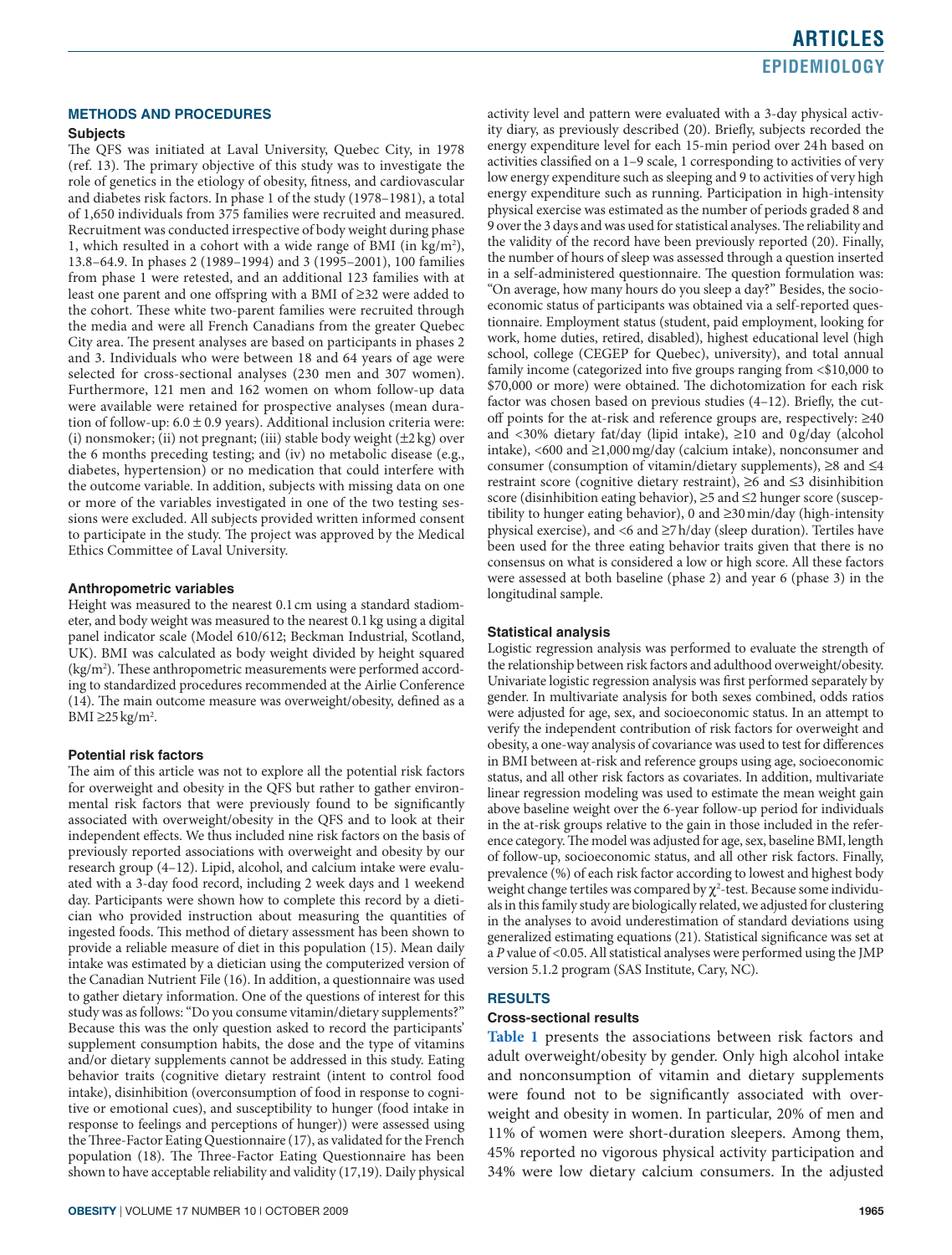<span id="page-2-0"></span>model, short sleep duration, high disinhibition eating behavior, low dietary calcium intake, high susceptibility to hunger behavior, nonparticipation in high-intensity physical exercise, high dietary restraint behavior, nonconsumption of multivitamin and dietary supplements, high dietary lipid intake, and high alcohol intake were all significantly associated with adult overweight and obesity (**[Figure](#page-3-0) 1**).

After adjustment for age, socioeconomic status, and all other risk factors, only individuals presenting short sleep duration, high disinhibition eating behavior, and low dietary calcium intake had significantly higher BMI compared to the reference category in both sexes (**[Table](#page-3-0) 2**).

### **Longitudinal results**

**[Figure](#page-3-0) 2** shows the mean weight gain above baseline weight over the 6-year follow-up period for individuals in the at-risk groups relative to the gain in those included in the reference group. After adjustment for age, sex, baseline BMI, length of follow-up, socioeconomic status, and all other risk factors, short-duration sleepers gained 1.65 kg (95% confidence interval 1.05–2.31) more than those reporting sleeping >7h a day. Furthermore, those presenting high disinhibition eating behavior, low dietary calcium intake, high susceptibility to hunger behavior, no vigorous physical activity participation, and high restraint eating behavior gained >1kg above baseline weight relative to the gain in those in the reference group.

Over the 6-year follow-up period, 88 of the 283 subjects (31%) experienced a weight gain of ≥5kg. Short-duration sleepers, low calcium consumers, and those with a high disinhibition and restraint eating behavior score were 35, 30, 28, and 26% more likely to experience a 5-kg weight gain, respectively, as compared with the reference category, *P* < 0.05 (data not shown). In addition, a total of 54 subjects were obese at baseline, defined as a BMI of ≥30kg/m2 . Among the 229 subjects who were not obese at baseline, 33 new cases of obesity (14.4%) were identified over the 6-year follow-up period. The risk of developing

|                          | Men $(n = 230)$               |                                           |                         | Women ( $n = 307$ )           |                                           |                         |
|--------------------------|-------------------------------|-------------------------------------------|-------------------------|-------------------------------|-------------------------------------------|-------------------------|
|                          | Nonobese<br>$(n = 107) n$ (%) | Overweight/<br>obese<br>$(n = 123) n$ (%) | OR (95% CI)             | Nonobese<br>$(n = 161) n$ (%) | Overweight/<br>obese<br>$(n = 146) n$ (%) | OR (95% CI)             |
| Lipid intake             |                               |                                           |                         |                               |                                           |                         |
| ≥40% fat/day             | 20(18.7)                      | 32 (26.0)                                 | $1.77(1.28 - 2.31)^{*}$ | 26(16.1)                      | 29 (19.9)                                 | $1.53(1.05 - 2.04)$ **  |
| <30% fat/day             | 30(28.0)                      | 27 (22.0)                                 | 1.00                    | 48 (29.8)                     | 35 (24.0)                                 | 1.00                    |
| Alcohol intake           |                               |                                           |                         |                               |                                           |                         |
| $\geq$ 10g/day           | 24 (22.4)                     | 33 (26.8)                                 | $1.54(1.12 - 1.98)$ **  | 22(13.7)                      | 23(15.8)                                  | $1.21(0.81 - 1.61)$     |
| 0q/day                   | 55(51.4)                      | 49 (39.8)                                 | 1.00                    | 87 (54.0)                     | 75 (51.4)                                 | 1.00                    |
| Calcium intake           |                               |                                           |                         |                               |                                           |                         |
| $<$ 600 mg/day           | 17 (15.9)                     | 34 (27.6)                                 | $2.29(1.56 - 3.11)^{*}$ | 22(13.7)                      | 39 (26.7)                                 | $3.58(2.56 - 4.64)^{*}$ |
| $\geq$ 1,000 mg/day      | 55(51.4)                      | 48 (39.0)                                 | 1.00                    | 59 (36.6)                     | 29 (19.9)                                 | 1.00                    |
| Vitamin consumption      |                               |                                           |                         |                               |                                           |                         |
| Nonconsumer              | 69 (64.5)                     | 102 (82.9)                                | 2.67 (1.62-3.79)*       | 106 (65.8)                    | 98 (67.1)                                 | $1.07(0.85 - 1.36)$     |
| Consumer                 | 38 (35.5)                     | 21(17.1)                                  | 1.00                    | 55 (34.2)                     | 48 (32.9)                                 | 1.00                    |
| Eating behavior          |                               |                                           |                         |                               |                                           |                         |
| $\geq$ 8 restraint score | 15(19.7)                      | 61 (80.3)                                 | $1.99(1.23 - 2.76)^{*}$ | 37 (36.3)                     | 65 (63.7)                                 | $2.03(1.21 - 2.89)^{*}$ |
| $\leq$ 4 restraint score | 25 (32.9)                     | 51(67.1)                                  | 1.00                    | 55 (53.9)                     | 47 (46.1)                                 | 1.00                    |
| ≥6 disinhibition score   | 16(21.1)                      | 60 (78.9)                                 | $3.92(2.61 - 5.31)^{*}$ | 21(20.6)                      | 81 (79.4)                                 | $3.72(2.41 - 5.09)^{*}$ |
| ≤3 disinhibition score   | 39 (51.3)                     | 37(48.7)                                  | 1.00                    | 50 (49.0)                     | 52(51.0)                                  | 1.00                    |
| ≥5 hunger score          | 18 (23.7)                     | 58 (76.3)                                 | $2.01(1.21 - 2.86)^{*}$ | 24(23.5)                      | 78 (76.5)                                 | $2.36(1.38 - 3.32)^{*}$ |
| $\leq$ 2 hunger score    | 26 (34.2)                     | 50(65.8)                                  | 1.00                    | 43 (42.2)                     | 59 (57.8)                                 | 1.00                    |
| <b>HIPE</b>              |                               |                                           |                         |                               |                                           |                         |
| 0 min/day                | 38 (35.5)                     | 66 (53.7)                                 | $1.87(1.19 - 2.58)^{*}$ | 85 (52.8)                     | 99 (67.8)                                 | $2.18(1.30 - 3.09)^{*}$ |
| $\geq$ 30 min/day        | 39 (36.4)                     | 36 (29.3)                                 | 1.00                    | 45 (28.0)                     | 24 (16.4)                                 | 1.00                    |
| Sleep duration           |                               |                                           |                         |                               |                                           |                         |
| $<$ 6 $h$ /day           | 9(8.4)                        | 37(30.1)                                  | 4.66 (2.98-6.48)*       | 10(6.2)                       | 26 (17.8)                                 | $3.28(2.06 - 4.65)^{*}$ |
| $\geq$ 7 h/day           | 98 (91.6)                     | 86 (69.9)                                 | 1.00                    | 151 (93.8)                    | 120 (82.2)                                | 1.00                    |

CI, confidence interval; HIPE, high-intensity physical exercise; OR, odds ratio.

\**P* < 0.01. \*\**P* < 0.05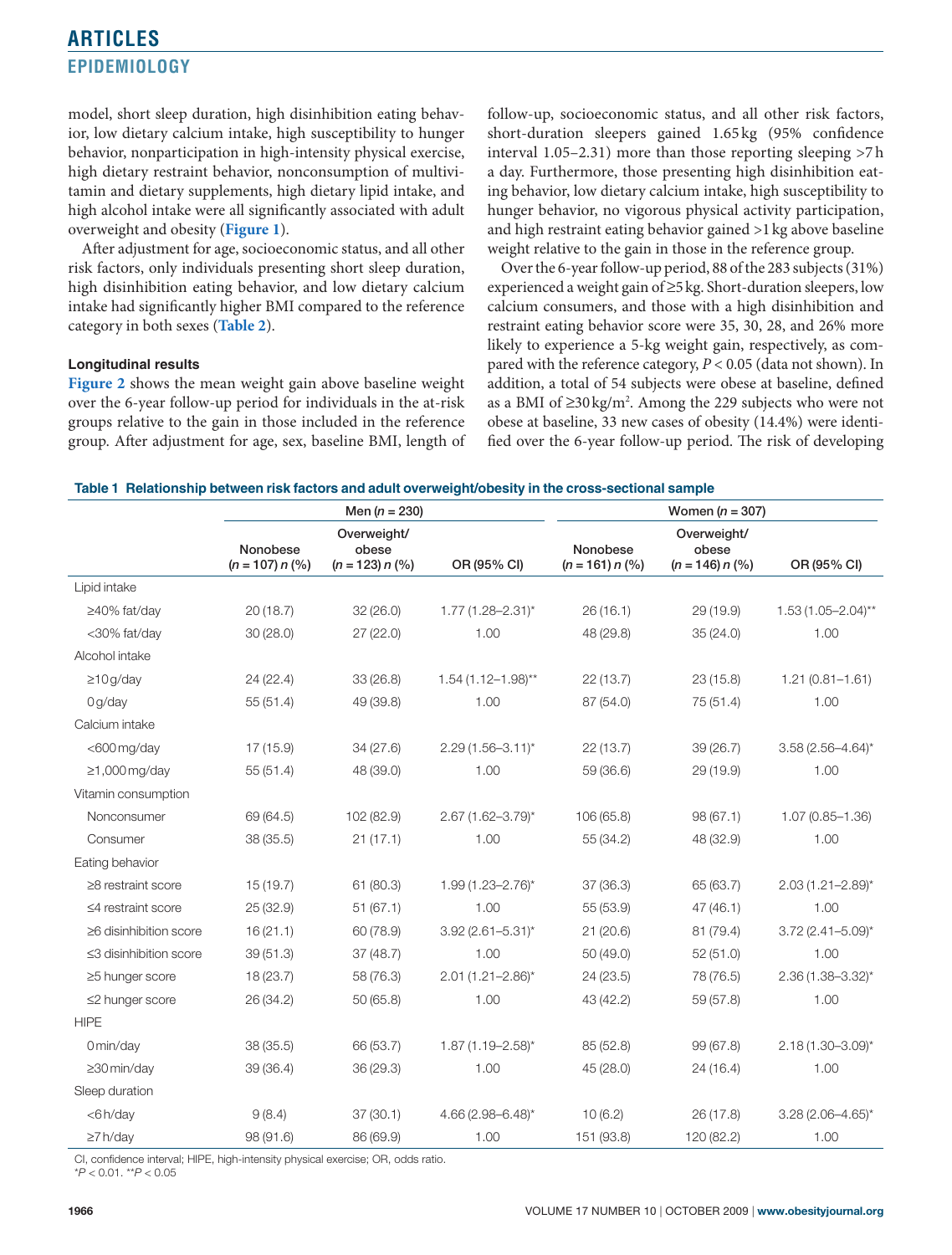<span id="page-3-0"></span>

**Figure 1** Adjusted associations of risk factors with adult overweight/ obesity in the cross-sectional sample. Model adjusted for age, sex, and socioeconomic status. Legend of the *x* axis: 1 = high alcohol intake (≥10g/day), 2 = high dietary lipid intake (≥40% fat/day),  $3 =$  nonconsumption of multivitamin and dietary supplements,  $4 =$  high dietary restraint behavior ( $\geq 8$  restraint score), 5 = nonparticipation in high-intensity physical exercise,  $6 =$  high susceptibility to hunger behavior (≥5 hunger score), 7 = low dietary calcium intake (<600mg/day), 8 = high disinhibition eating behavior ( $\geq 6$  disinhibition score) and  $9 =$  short sleep duration (<6h/day). CI, confidence interval; OR, odds ratio. *n* = 537 (230 men and 307 women). \**P* < 0.01; \*\**P* < 0.05.



**Figure 2** Mean weight gain above baseline weight over the 6-year follow-up period for individuals with the risk factor relative to the reference category. Model adjusted for age, sex, baseline BMI, length of follow-up, socioeconomic status, and all other risk factors. Legend of the *x* axis:  $1 =$  high alcohol intake ( $\geq 10$  g/day),  $2 =$  high dietary lipid intake  $(≥40%$  fat/day), 3 = nonconsumption of multivitamin and dietary supplements,  $4 =$  high dietary restraint behavior ( $\geq 8$  restraint score),  $5 =$  nonparticipation in high-intensity physical exercise,  $6 =$  high susceptibility to hunger behavior ( $\geq$ 5 hunger score), 7 = low dietary calcium intake  $\left($  <600 mg/day), 8 = high disinhibition eating behavior (≥6 disinhibition score) and 9 = short sleep duration (<6h/day) (*n* = 283). CI, confidence interval.

obesity was elevated for short-duration sleepers, low calcium consumers, and those with a high disinhibition and restraint eating behavior score, as compared with the reference category, with 27, 22, 20, and 18% increase in risk, respectively, *P* < 0.05 (data not shown). Finally, we observed that the prevalence of individuals characterized by short sleep duration, low dietary calcium intake, high disinhibition, and restraint eating behavior scores was significantly higher for those included in the highest compared to the lowest body weight change tertile (**[Table](#page-4-0) 3**).

|  | Table 2 Mean BMI of men and women for each risk factor in |  |  |
|--|-----------------------------------------------------------|--|--|
|  | the cross-sectional sample                                |  |  |

|                              | Men $(n = 230)$          | Women $(n = 307)$ |  |
|------------------------------|--------------------------|-------------------|--|
|                              | BMI (kg/m <sup>2</sup> ) |                   |  |
| Lipid intake                 |                          |                   |  |
| $\geq$ 40% fat/day           | $27.4 \pm 5.2$           | $28.6 \pm 8.1$    |  |
| <30% fat/day                 | $25.8 \pm 4.3$           | $26.9 \pm 7.7$    |  |
| Alcohol intake               |                          |                   |  |
| $\geq$ 10g/day               | $27.0 \pm 4.9$           | $27.2 \pm 7.8$    |  |
| 0 g/day                      | $26.3 \pm 6.6$           | $25.9 \pm 5.7$    |  |
| Calcium intake               |                          |                   |  |
| $<$ 600 mg/day               | $28.7 \pm 6.5^*$         | $28.4 \pm 7.6^*$  |  |
| $\geq$ 1,000 mg/day          | $25.9 \pm 5.5$           | $25.5 \pm 8.4$    |  |
| Vitamin consumption          |                          |                   |  |
| Nonconsumer                  | $27.1 \pm 6.3$           | $26.9 \pm 6.7$    |  |
| Consumer                     | $25.6 \pm 5.7$           | $26.2 \pm 8.4$    |  |
| Eating behavior              |                          |                   |  |
| $\geq$ 8 restraint score     | $29.1 \pm 5.8$           | $30.1 \pm 7.9$    |  |
| $\leq$ 4 restraint score     | $27.2 \pm 7.1$           | $28.2 \pm 9.7$    |  |
| $\geq$ 6 disinhibition score | $29.3 \pm 5.2^*$         | $29.9 \pm 7.5^*$  |  |
| ≤3 disinhibition score       | $26.5 \pm 6.9$           | $27.1 \pm 8.2$    |  |
| $\geq$ 5 hunger score        | $29.3 \pm 8.8$           | $29.5 \pm 8.4$    |  |
| $\leq$ 2 hunger score        | $27.2 \pm 7.2$           | $27.6 \pm 9.8$    |  |
| <b>HIPE</b>                  |                          |                   |  |
| 0 min/day                    | $27.7 + 6.7$             | $27.7 + 7.7$      |  |
| $\geq$ 30 min/day            | $25.8 \pm 5.4$           | $25.8 \pm 6.8$    |  |
| Sleep duration               |                          |                   |  |
| <6h/day                      | $29.4 \pm 6.1*$          | $28.8 \pm 6.2^*$  |  |
| $\geq$ 7 h/day               | $26.3 \pm 5.7$           | $26.2 \pm 7.4$    |  |

Data are expressed as mean  $\pm$  s.d. and are adjusted for age, socioeconomic status, and all other risk factors by analysis of covariance.

HIPE, high-intensity physical exercise. \**P* < 0.05.

### **Discussion**

This study investigated the contributions of nine risk factors to overweight and obesity in adulthood. These risk factors were all significantly related to overweight and obesity, as previously reported (4–12). However, after statistical adjustment, only short sleep duration, low dietary calcium intake, and high disinhibition eating behavior were significantly associated with a higher BMI in both sexes in the cross-sectional sample. In the sample followed for 6 years, short sleep duration, low dietary calcium intake, and high disinhibition and restraint eating behaviors were significantly associated with a higher weight gain and a higher risk of developing obesity.

Short sleep duration has been found in this study to significantly impact body weight of adults, both cross-sectionally and longitudinally. This is concordant with the results of several other studies (11,12,22–24), including a recent one in which a total of 422 children aged between 5 and 10 years were involved (25). In the latter study, the predictability of excess body weight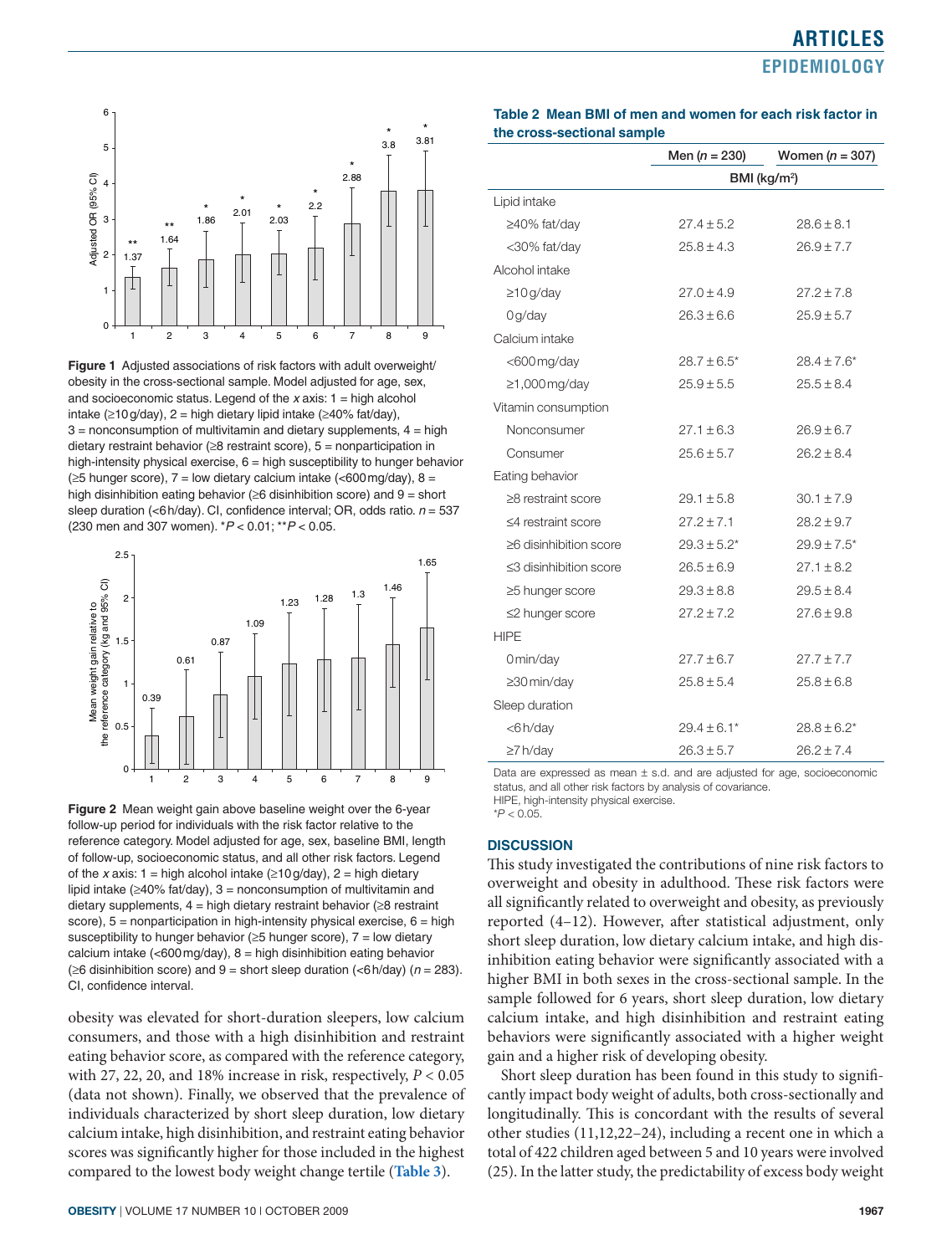|                              | Lowest tertile <sup>a</sup><br>$(n = 94)$ | Highest tertile <sup>b</sup><br>$(n = 94)$ |
|------------------------------|-------------------------------------------|--------------------------------------------|
| Lipid intake                 |                                           |                                            |
| ≥40% fat/day                 | 17(18.1)                                  | 21(22.3)                                   |
| Alcohol intake               |                                           |                                            |
| $\geq$ 10 g/day              | 16 (17.0)                                 | 19 (20.2)                                  |
| Calcium intake               |                                           |                                            |
| <600 mg/day                  | 13(13.8)                                  | $21 (22.3)$ **                             |
| Vitamin consumption          |                                           |                                            |
| Nonconsumer                  | 61 (64.9)                                 | 67 (71.3)                                  |
| Eating behavior              |                                           |                                            |
| $\geq$ 8 restraint score     | 31 (33.0)                                 | 43 (45.7)**                                |
| $\geq$ 6 disinhibition score | 30(31.9)                                  | $51 (54.3)$ **                             |
| $\geq$ 5 hunger score        | 34 (36.2)                                 | 41 (43.6)                                  |
| <b>HIPE</b>                  |                                           |                                            |
| 0 min/day                    | 43 (45.7)                                 | 49 (52.1)                                  |
| Sleep duration               |                                           |                                            |
| <6h/day                      | 8(8.5)                                    | $21 (22.3)^*$                              |

<span id="page-4-0"></span>**Table 3 Prevalence of each risk factor according to lowest and highest body weight change tertiles**

Data are given as  $n$  (%). Descriptive characteristics were compared by  $\chi^2$ -test. HIPE, high-intensity physical exercise.

<sup>a</sup>Mean body weight change of  $-1.9 \pm 3.1$  kg over the 6-year follow-up period. <sup>b</sup>Mean body weight change of 9.4 ± 5.9kg over the 6-year follow-up period. \**P* < 0.01. \*\**P* < 0.05.

by short sleep duration substantially exceeded the increase in odds ratio conferred by other well-known risk factors, including parental obesity, television viewing, and physical inactivity (25). The issue of sleeping time is particularly relevant, because population statistics reveal that sleep duration has decreased on average by >1h over the past few decades (26).

Research over the past decade has suggested an effect of calcium on energy and fat balance and has emphasized the importance of an adequate intake of dairy foods, particularly skimmed and partly skimmed milk (27). Observational studies have also shown that a suboptimal intake of other micronutrients predicts an increased propensity to being overweight. In a large cohort of overweight subjects, Nachtigal *et al.* (28) found that long-term users of multivitamins, vitamins  $\text{B}_6$  and  $\text{B}_{12}$ , and chromium experienced less weight gain than individuals who did not use the supplements. This is concordant with other results showing that zinc, magnesium, and vitamins C and E deficiencies were risk factors for higher percent body fat and central obesity (29). More recently, Major *et al.* (7) investigated the impact of a multivitamin and mineral supplementation on the response to a weight-reducing program. Their results showed that micronutrient supplementation significantly attenuated the expected increase in hunger and desire to eat in obese women experiencing weight loss. Results of this study add support to the currently available literature suggesting that low micronutrient intake, particularly calcium, accentuates the risk of being overweight. However, after statistical adjustment, our results suggest that the risk of being overweight/obese in

nonconsumers of vitamin and dietary supplements could be confounded by other factors.

Our unadjusted results also support previous reports showing that a high percentage of lipids in the diet and no vigorous physical activity participation are associated with higher adiposity (4,10,30–32). In addition, our results concur with studies reporting higher adiposity indices in individuals who consume high levels of alcohol (5,33). However, our study reveals that the relationships between physical exercise intensity, lipid, and alcohol intake with body weight are confounded by other factors as we lost significance in the adjusted model. The same pattern applies for susceptibility to hunger and restraint eating traits in the crosssectional sample. On the other hand, a high dietary restraint trait seems to be associated with weight gain over time, as previously reported (8). Having a high disinhibition and susceptibility to hunger eating behavior seems also counterproductive on the long run. This is concordant with previous studies showing that these two eating behavioral traits were positively associated with the level of obesity and energy intake (9,34) and that disinhibition was reported to be a major determinant of weight gain or weight regain after weight loss (35,36).

It is a truism that the positive energy balance underlying obesity is generally attributed to factors exerting a direct measurable impact on energy intake or expenditure. Indeed, the traditional risk factors for obesity are reduced physical activity, excessive caloric intake, and high dietary lipid intake. However, our attempts to prevent and/or manage obesity based on these traditional risk factors have been unsuccessful and the prevalence of obesity continues to rise. Most systematic reviews and meta-analyses of reduction in dietary fat suggest that a weight loss of ~3–5 kg can be expected with a reduction in the proportion of energy from dietary fat of 10 percentage points (e.g., from 40 to 30%) (refs. 37–39). Estimates of the impact of training and physical activity on body weight do not really show any major effect (40,41). Accordingly, it becomes obvious for many researchers that the excess weight gain seen in many individuals is not entirely explained by these traditional risk factors and a growing body of evidence reveal that other, less obvious or nontraditional factors, can also promote a positive energy balance and weight gain (1,2). Our results are concordant with these emerging data since the four more important risk factors for overweight/obesity and weight gain found in this study do not have a "caloric value" *per se*. More research will nevertheless be needed to better understand the actual impact of these putative contributors to obesity and to prove causal relationships.

Strengths of this study include the use of both cross-sectional and longitudinal designs and the simultaneous testing of several risk factors for overweight and obesity. Furthermore, data were obtained from both men and women, and we used an approach that should serve to minimize confounding with repeated measures of risk factors. However, although cohort studies are well suited for the identification of associations, they cannot establish causality. Furthermore, QFS was originally designed to explore the role of genetics in the etiology of obesity, fitness, and cardiovascular and diabetes risk factors.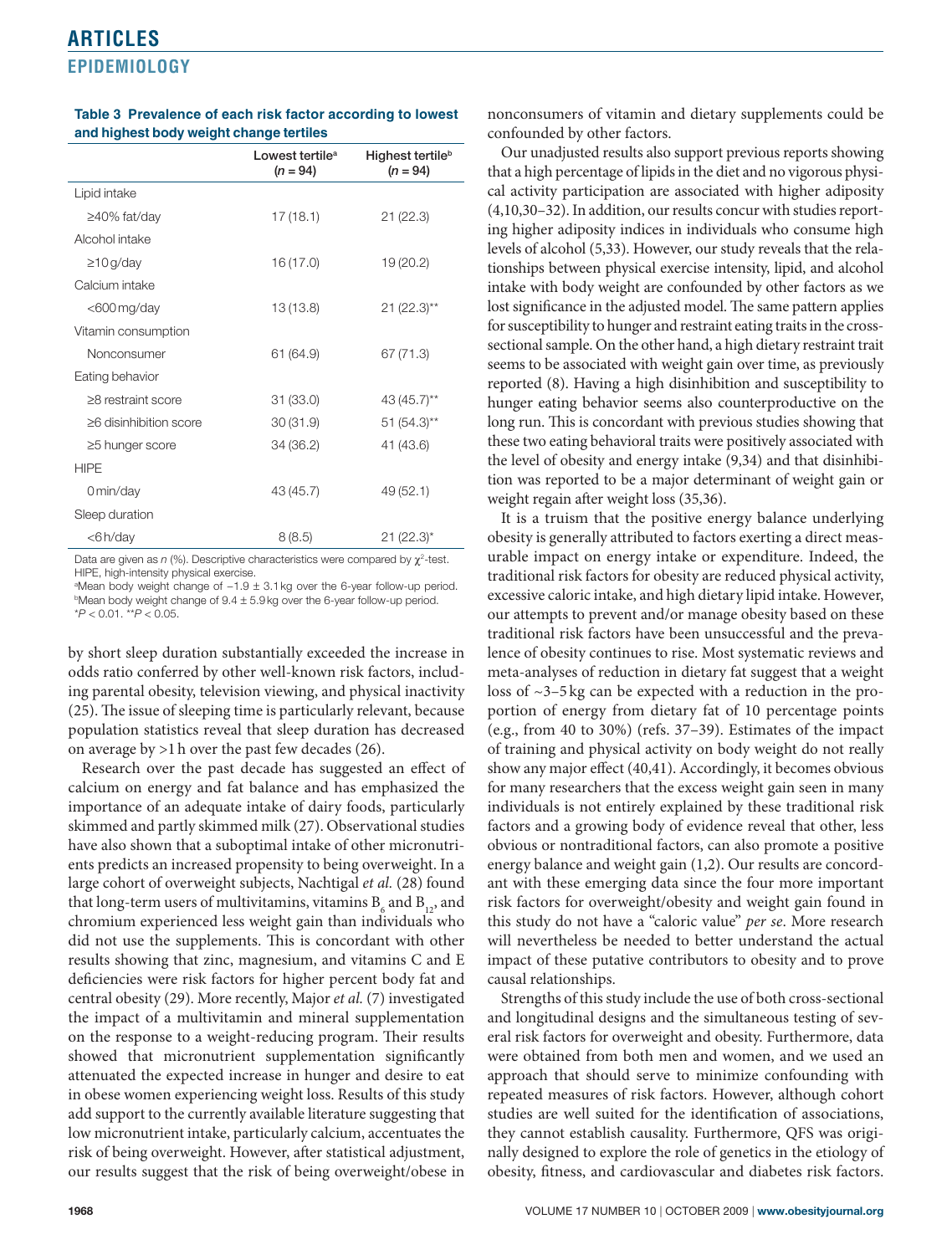Future work that is similar in design is needed on a larger sample that is more representative of Canadians from across the country for a better generalizability of the results obtained. Finally, it is likely that the risk factors for overweight and obesity are broader than the nine considered in this study.

In summary, adults who sleep fewer hours, consume less dietary calcium and present a high disinhibition eating behavior are more likely to be overweight or obese. Over a 6-year follow-up period, those who slept fewer hours, consumed less calcium and had a high disinhibition and restraint eating score gained more weight. Hence, health practitioners and clinicians may need to address a broader range of influential factors to more adequately address the obesity epidemic.

### **Acknowledgments**

We express our gratitude to the subjects for their participation in the Quebec Family Study and the staff of the Physical Activity Sciences Laboratory at Laval University for their contribution to this study. *Contributors*: Jean-Pierre Després, Claude Bouchard and Angelo Tremblay were responsible for the study concept and design. Claude Leblanc and Claude Bouchard were responsible for data acquisition. Jean-Philippe Chaput, Claude Leblanc, Louis Pérusse, Jean-Pierre Després, Claude Bouchard and Angelo Tremblay analyzed and interpreted the data. Jean-Philippe Chaput drafted the manuscript. Jean-Philippe Chaput, Claude Leblanc, Louis Pérusse, Jean-Pierre Després, Claude Bouchard and Angelo Tremblay critically revised the manuscript for important intellectual content. Jean-Philippe Chaput and Claude Leblanc were responsible for statistical analysis. Jean-Pierre Després, Claude Bouchard and Angelo Tremblay obtained funding. Claude Leblanc and Claude Bouchard provided administrative, technical and material support. All of the authors approved the final version submitted for publication. We acknowledge the financial support over 20 years of the Medical Research Council of Canada through several grants for the Quebec Family Study as well as other agencies from the governments of Quebec and Canada.

### **Disclosure**

The authors declared no conflict of interest.

© 2009 The Obesity Society

### **References**

- 1. Tremblay A, Chaput JP. About unsuspected potential determinants of obesity. *Appl Physiol Nutr Metab* 2008;33:791–796.
- 2. Keith SW, Redden DT, Katzmarzyk PT *et al*. Putative contributors to the secular increase in obesity: exploring the roads less traveled. *Int J Obes (Lond)* 2006;30:1585–1594.
- 3. Reilly JJ, Armstrong J, Dorosty AR *et al*. Early life risk factors for obesity in childhood: cohort study. *BMJ* 2005;330:1357.
- 4. Tremblay A, Plourde G, Despres JP, Bouchard C. Impact of dietary fat content and fat oxidation on energy intake in humans. *Am J Clin Nutr* 1989;49:799–805.
- 5. Tremblay A, Buemann B, Thériault G, Bouchard C. Body fatness in active individuals reporting low lipid and alcohol intake. *Eur J Clin Nutr* 1995;49:824–831.
- Jacqmain M, Doucet E, Després JP, Bouchard C, Tremblay A. Calcium intake, body composition, and lipoprotein-lipid concentrations in adults. *Am J Clin Nutr* 2003;77:1448–1452.
- 7. Major GC, Doucet E, Jacqmain M *et al*. Multivitamin and dietary supplements, body weight and appetite: results from a cross-sectional and a randomised double-blind placebo-controlled study. *Br J Nutr* 2008;99:1157–1167.
- 8. Drapeau V, Provencher V, Lemieux S *et al*. Do 6-y changes in eating behaviors predict changes in body weight? Results from the Québec Family Study. *Int J Obes Relat Metab Disord* 2003;27:808–814.
- 9. Provencher V, Drapeau V, Tremblay A, Després JP, Lemieux S. Eating behaviors and indexes of body composition in men and women from the Québec family study. *Obes Res* 2003;11:783–792.
- 10. Yoshioka M, Doucet E, St-Pierre S *et al*. Impact of high-intensity exercise on energy expenditure, lipid oxidation and body fatness. *Int J Obes Relat Metab Disord* 2001;25:332–339.
- 11. Chaput JP, Després JP, Bouchard C, Tremblay A. Short sleep duration is associated with reduced leptin levels and increased adiposity: Results from the Quebec family study. *Obesity (Silver Spring)* 2007;15:253–261.
- 12. Chaput JP, Després JP, Bouchard C, Tremblay A. The association between sleep duration and weight gain in adults: a 6-year prospective study from the Quebec Family Study. *Sleep* 2008;31:517–523.
- 13. Bouchard C. Genetic and body fat content. *Prog Obes Res* 1996;5:33–41.
- 14. The Airlie (VA) Consensus Conference. *Standardization of Anthropometric Measurements*. Human Kinetics: Champaign, IL, 1988.
- 15. Tremblay A, Sévigny J, Leblanc C, Bouchard C. The reproducibility of a three-day dietary record. *Nutr Res* 1983;3:819–830.
- 16. Government of Canada. *The Canadian Nutrient File*. Health and Welfare Canada: Ottawa, 1990.
- 17. Stunkard AJ, Messick S. The three-factor eating questionnaire to measure dietary restraint, disinhibition and hunger. *J Psychosom Res* 1985;29:71–83.
- 18. Lluch A. *Identification des conduites alimentaires par approaches nutritionnelles et psychométriques: implications thérapeutiques et préventives dans l'obésité humaine [Identification of Food Intake Behaviours by Nutritional and Psychometric Means: Implications for Prevention and Treatment of Human Obesity]*. PhD thesis, University of Nancy, France, 1995.
- 19. Laessle RG, Tuschl RJ, Kotthaus BC, Pirke KM. A comparison of the validity of three scales for the assessment of dietary restraint. *J Abnorm Psychol* 1989;98:504–507.
- 20. Bouchard C, Tremblay A, Leblanc C *et al*. A method to assess energy expenditure in children and adults. *Am J Clin Nutr* 1983;37:461–467.
- 21. Hardin JW, Hilbe JM. *Generalized Estimating Equations*. Chapman & Hall/ CRC: New York, 2003.
- 22. Hasler G, Buysse DJ, Klaghofer R *et al*. The association between short sleep duration and obesity in young adults: a 13-year prospective study. *Sleep* 2004;27:661–666.
- 23. Gangwisch JE, Malaspina D, Boden-Albala B, Heymsfield SB. Inadequate sleep as a risk factor for obesity: analyses of the NHANES I. *Sleep* 2005;28:1289–1296.
- 24. Patel SR, Malhotra A, White DP, Gottlieb DJ, Hu FB. Association between reduced sleep and weight gain in women. *Am J Epidemiol* 2006;164:947–954.
- 25. Chaput JP, Brunet M, Tremblay A. Relationship between short sleeping hours and childhood overweight/obesity: results from the 'Québec en Forme' Project. *Int J Obes (Lond)* 2006;30:1080–1085.
- 26. National Sleep Foundation. *"Sleep in America" Poll*. National Sleep Foundation: Washington, DC, 2006.
- 27. Major GC, Chaput JP, Ledoux M *et al*. Recent developments in calciumrelated obesity research. *Obes Rev* 2008;9:428–445.
- 28. Nachtigal MC, Patterson RE, Stratton KL *et al*. Dietary supplements and weight control in a middle-age population. *J Altern Complement Med* 2005;11:909–915.
- 29. Singh RB, Beegom R, Rastogi SS, Gaoli Z, Shoumin Z. Association of low plasma concentrations of antioxidant vitamins, magnesium and zinc with high body fat per cent measured by bioelectrical impedance analysis in Indian men. *Magnes Res* 1998;11:3–10.
- 30. Astrup A, Ryan L, Grunwald GK *et al*. The role of dietary fat in body fatness: evidence from a preliminary meta-analysis of ad libitum low-fat dietary intervention studies. *Br J Nutr* 2000;83(Suppl 1):S25–S32.
- 31. Tremblay A, Simoneau JA, Bouchard C. Impact of exercise intensity on body fatness and skeletal muscle metabolism. *Metab Clin Exp* 1994;43:814–818.
- 32. Tremblay A, Després JP, Leblanc C *et al*. Effect of intensity of physical activity on body fatness and fat distribution. *Am J Clin Nutr* 1990;51: 153–157.
- 33. Tolstrup JS, Halkjaer J, Heitmann BL *et al*. Alcohol drinking frequency in relation to subsequent changes in waist circumference. *Am J Clin Nutr* 2008;87:957–963.
- 34. Lindroos AK, Lissner L, Mathiassen ME *et al*. Dietary intake in relation to restrained eating, disinhibition, and hunger in obese and nonobese Swedish women. *Obes Res* 1997;5:175–182.
- 35. Hays NP, Bathalon GP, McCrory MA *et al*. Eating behavior correlates of adult weight gain and obesity in healthy women aged 55-65 y. *Am J Clin Nutr* 2002;75:476–483.